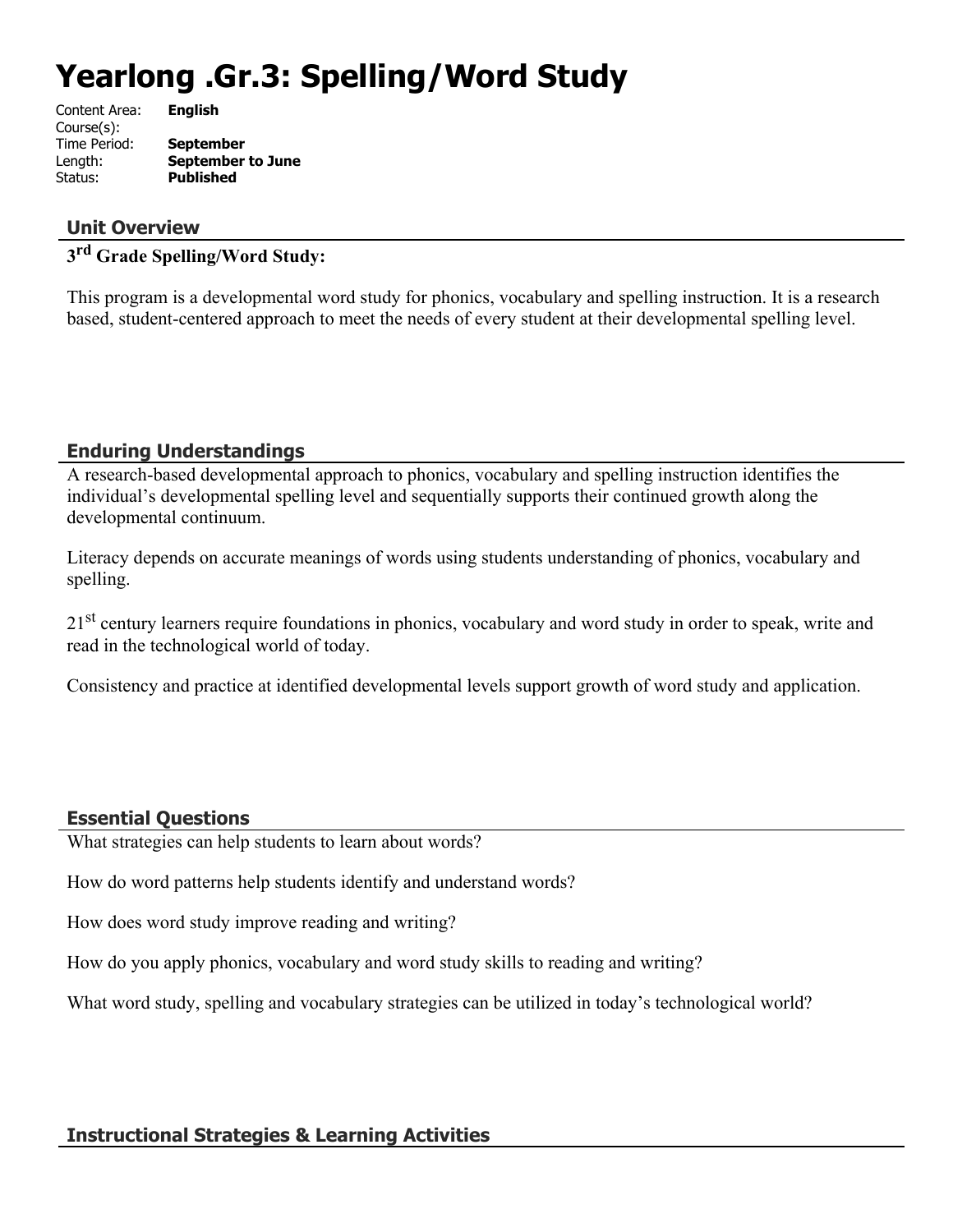Explicit instruction according to developmental spelling level.

Child centered developmental leveled word sorts.

Independent centers supporting spelling focus providing practice and application for students.

Utilize technology by applying strategies with computers and online supports.

## **Integration of Career Readiness, Life Literacies and Key Skills**

| TECH.9.4.5.DC.4 | Model safe, legal, and ethical behavior when using online or offline technology (e.g.,<br>$8.1.5.NI.2$ ). |
|-----------------|-----------------------------------------------------------------------------------------------------------|
| TECH.9.4.5.CT.3 | Describe how digital tools and technology may be used to solve problems.                                  |

## **Computer and Design Integration**

Students will interact with the SmartBoards, Chromebooks, and Document Camera.

Students use online programs, like Spelling City, to practice and apply the skills focus every two weeks.

Students use Chrome books and apply their word study knowledge to all keyboarding across the curricula.

|                       | Computing devices may be connected to other devices to form a system as a way to<br>extend their capabilities.     |
|-----------------------|--------------------------------------------------------------------------------------------------------------------|
| $CS.3 - 5.8.1.5.CS.3$ | Identify potential solutions for simple hardware and software problems using common<br>troubleshooting strategies. |

## **Interdisciplinary Connections**

Application of vocabulary and spelling in all written work

# **Differentiation**

- Understand that gifted students, just like all students, come to school to learn and be challenged.
- Pre-assess your students. Find out their areas of strength as well as those areas you may need to address before students move on.
- Consider grouping gifted students together for at least part of the school day.
- Plan for differentiation. Consider pre-assessments, extension activities, and compacting the curriculum.
- Use phrases like "You've shown you don't need more practice" or "You need more practice" instead of words like "qualify" or "eligible" when referring to extension work.
- Encourage high-ability students to take on challenges. Because they're often used to getting good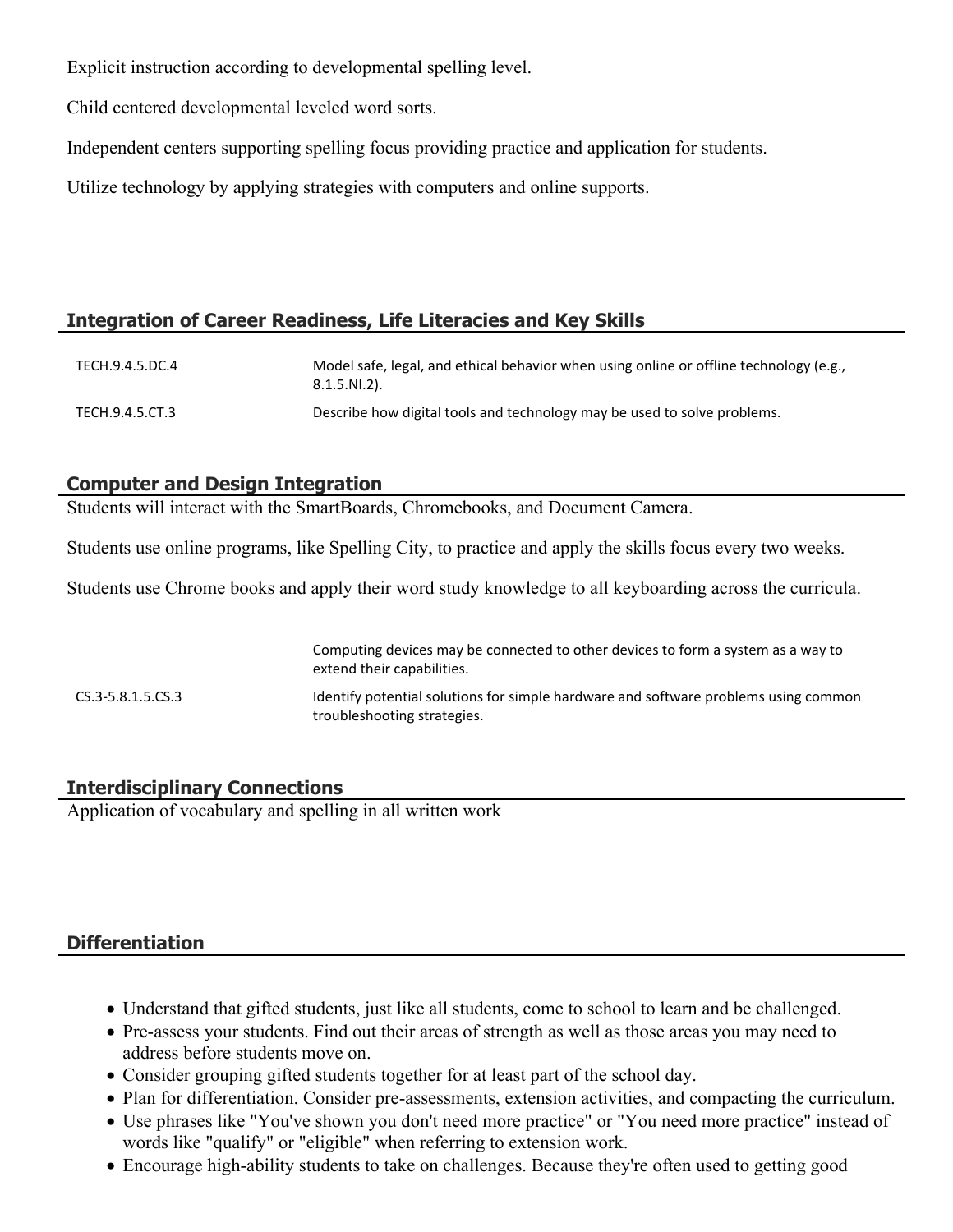grades, gifted students may be risk averse.

#### **Definitions of Differentiation Components**:

- o Content the specific information that is to be taught in the lesson/unit/course of instruction.
- o Process how the student will acquire the content information.
- o Product how the student will demonstrate understanding of the content.
- o Learning Environment the environment where learning is taking place including physical location and/or student grouping

#### **Differentiation occurring in this unit:**

This program is based on individual developmental spelling levels.

Groups are formed based on those individual levels.

Centers are provided to support those individual levels.

Teacher delivers small group instruction every week.

## **Modifications & Accommodations**

Refer to QSAC EXCEL SMALL SPED ACCOMMOCATIONS spreadsheet in this discipline.

#### **Modifications and Accommodations used in this unit:**

Meet the additional needs required of any student with an IEP.

This student-centered approach enables students to work independently at their own pace under teacher supervision.

Meet with students for support as needed.

Move students through the developmental stages as they progress.

#### **Benchmark Assessments**

**Benchmark Assessments** are given periodically (e.g., at the end of every quarter or as frequently as once per month) throughout a school year to establish baseline achievement data and measure progress toward a standard or set of academic standards and goals.

#### **Schoolwide Benchmark assessments:**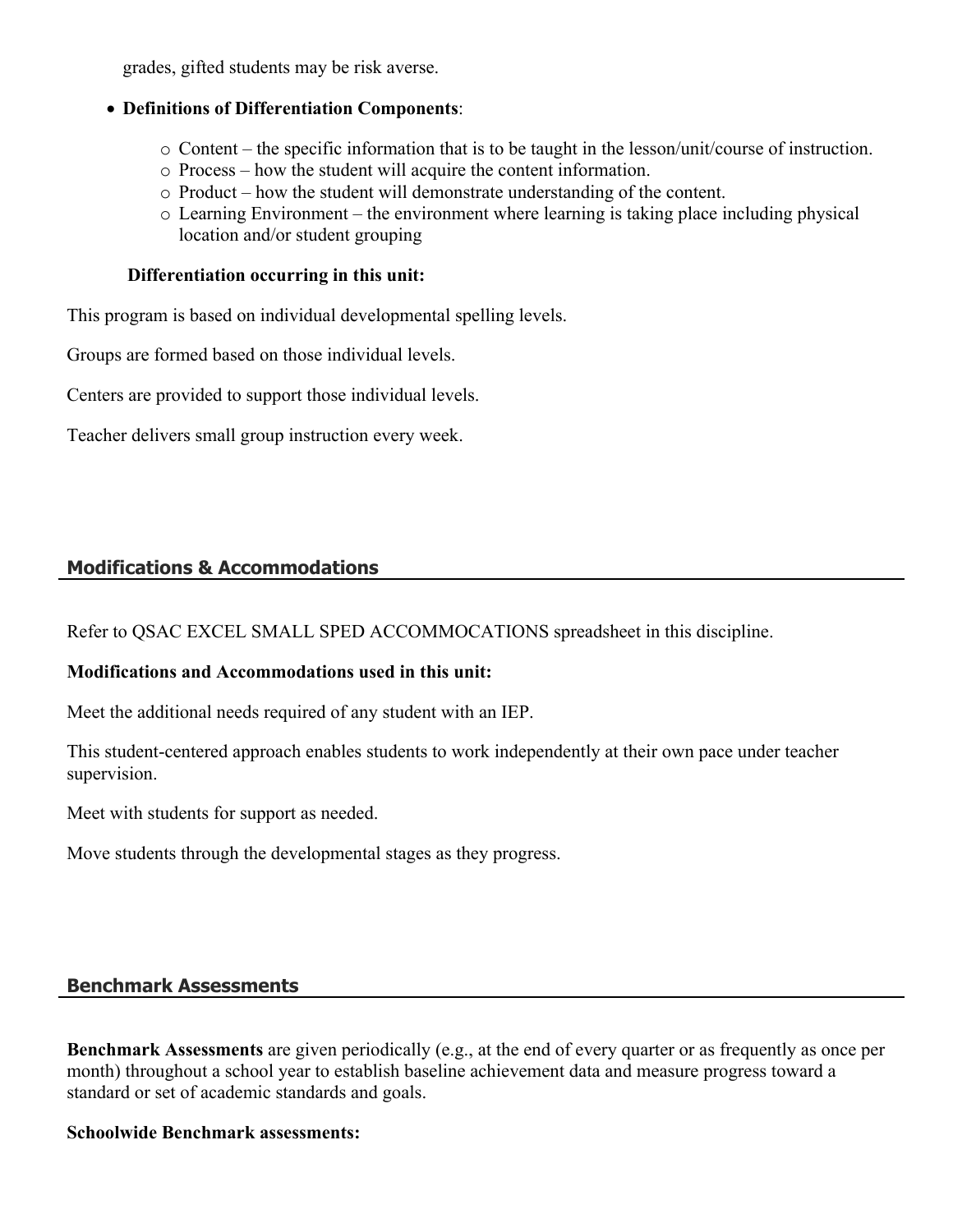Aimsweb benchmarks 3X a year

Linkit Benchmarks 3X a year

DRA

#### **Additional Benchmarks used in this unit:**

Spelling Inventory

### **Formative Assessments**

Assessment allows both instructor and student to monitor progress towards achieving learning objectives, and can be approached in a variety of ways. **Formative assessment** refers to tools that identify misconceptions, struggles, and learning gaps along the way and assess how to close those gaps. It includes effective tools for helping to shape learning, and can even bolster students' abilities to take ownership of their learning when they understand that the goal is to improve learning, not apply final marks (Trumbull and Lash, 2013). It can include students assessing themselves, peers, or even the instructor, through writing, quizzes, conversation, and more. In short, formative assessment occurs throughout a class or course, and seeks to improve student achievement of learning objectives through approaches that can support specific student needs (Theal and Franklin, 2010, p. 151).

#### **Formative Assessments used in this unit:**

Spelling Inventory to identify individual development spelling level and also to record growth throughout the year.

Developmental stage tests.

## **Summative Assessments**

**Summative assessments** evaluate student learning, knowledge, proficiency, or success at the conclusion of an instructional period, like a unit, course, or program. Summative assessments are almost always formally graded and often heavily weighted (though they do not need to be). Summative assessment can be used to great effect in conjunction and alignment with formative assessment, and instructors can consider a variety of ways to combine these approaches.

#### **Summative assessments for this unit:**

Completed bi-weekly student center work and homework.

Teacher observation both in spelling/word study work and also application in all across curriculum written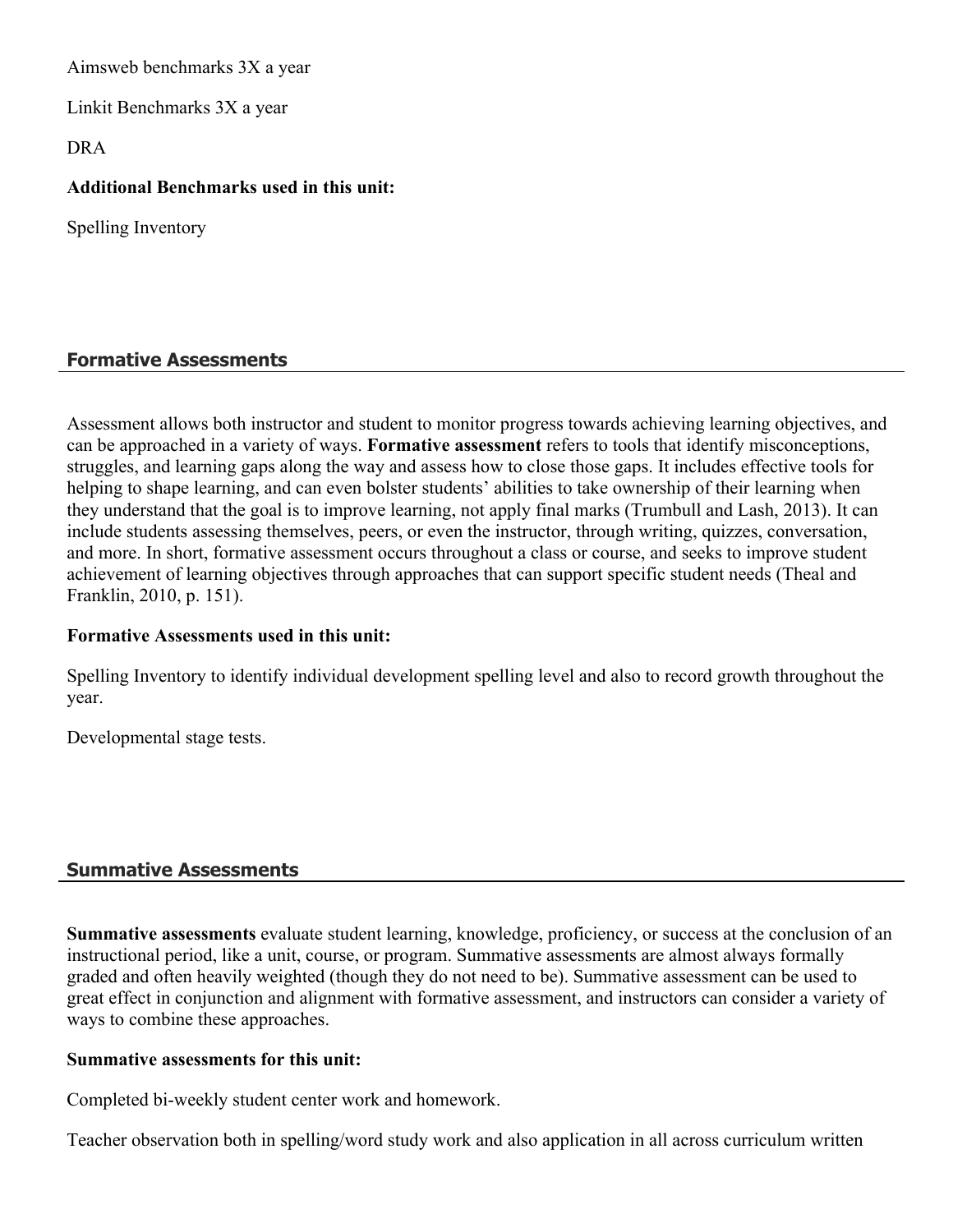work.

Completed and accurate online word study activities.

Teacher observation during word study time to identify progress and move or retain as needed individually.

### **Instructional Materials**

Bi-weekly homework packets Individual word sorts every two weeks Twenty different word centers Spelling City online membership Anchor Charts Words Their Way or like materials

# **Standards** LA.RF.3.4.C Subsection Use context to confirm or self-correct word recognition and understanding, rereading as necessary. LA.L.3.2.D Form and use possessives. LA.L.3.2.E Use conventional spelling for high-frequency and other studied words and for adding suffixes to base words (e.g., sitting, smiled, cries, happiness). LA.L.3.2.F Subsetspelling patterns and generalizations (e.g., word families, position-based spellings, syllable patterns, ending rules, meaningful word parts) in writing words. LA.L.3.2.G Consult reference materials, including beginning dictionaries, as needed to check and correct spellings. LA.L.3.3 **Example 1** Use knowledge of language and its conventions when writing, speaking, reading, or listening. LA.L.3.3.A Choose words and phrases for effect. LA.L.3.3.B Recognize and observe differences between the conventions of spoken and written standard English. LA.L.3.4 Determine or clarify the meaning of unknown and multiple-meaning words and phrases based on grade 3 reading and content, choosing flexibly from a range of strategies. LA.L.3.4.A Use sentence-level context as a clue to the meaning of a word or phrase. LA.RF.3.3.C Decode multisyllable words. LA.L.3.4.B Determine the meaning of the new word formed when a known affix is added to a known word (e.g., agreeable/disagreeable, comfortable/uncomfortable, care/careless, heat/preheat).